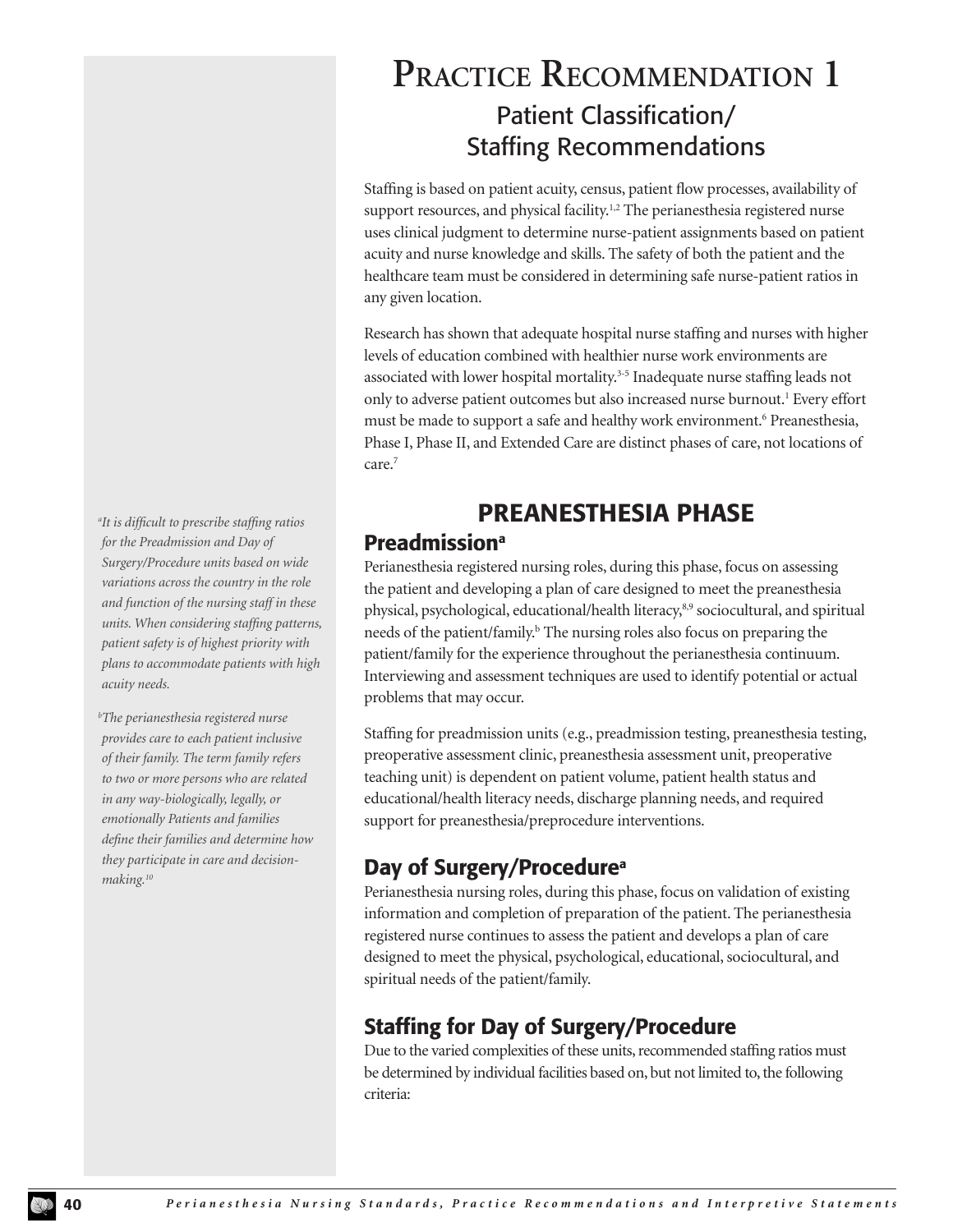- Patient safety
- Number and acuity of patients (patient characteristics including age, cultural diversity, and requirements of care based on preoperative interventions and type of procedure)
- Complexity (management of patient acuity) and required nursing interventions
	- Examples include, but are not limited to: average time in patient preparation (e.g., physical assessments, education, testing, history completion, patient/family education, preoperative testing, vascular access, completion of required paperwork/electronic charting, blood product administration)
	- Medication reconciliation/administration (e.g., antibiotics, sedation, anxiolytics)
	- Moderate sedation and subsequent monitoring for invasive procedures
	- Procedures (e.g., insertion of invasive lines, regional blocks)
	- Need for additional monitoring
- Additional components of the specific unit (e.g., blending of phases of care and physical layouts)

# POSTANESTHESIA PHASE

### **Phase I Carec**

The perianesthesia registered nursing roles, during this phase, focus on providing postanesthesia nursing care to the patient in the immediate postanesthesia period and transitioning them to Phase II care, the inpatient setting, or to a critical care setting for continued care.

Two registered nurses, one of whom is a RN competent in Phase I postanesthesia nursing, are in the same room/unit where the patient is receiving Phase I care.<sup>d</sup> The Phase I RN must have immediate access and direct line of sight when providing patient care. The second RN should be able to directly hear a call for assistance and be immediately available to assist. These staffing recommendations should be maintained during "on call" situations.

- Staffing should reflect patient acuity. In general, a 1:2 nurse-patient ratio in Phase I allows for appropriate assessment, planning, implementing and evaluation for discharge as well as increased efficiency and flow of patients through the Phase I area
- The need for additional Phase I RNs and support team members is dependent on the patient acuity, complexity of patient care, patient census and the physical facility
- This also allows for flexibility in assignments as patient acuity changes
- New admissions should be assigned so that the Phase I perianesthesia RN can devote attention to the care of that admission until critical elements are met (See Class 1:1 One Nurse to One Patient.)
- Staffing patterns should be adjusted as needed based on changing acuity and nursing requirements and as discharge criteria are met
- For the patient with isolation (negative or positive) requirements, plans must be made to provide a safe environment with recommended staffing ratios maintained based on the acuity of the patient and type of isolation precautions

*c Phase I Care: Laidlaw v Lions Gate Hospital is a landmark case that refers to the Phase I PACU as "the most important room in the hospital," because it "poses the greatest potential dangers to the patient" so that there should be no relaxing of vigilance and there should be constant and total care provided by the nurse.11*

*d The intent of this standard is that the qualified Phase I perianesthesia RN, who is providing care to a Phase I patient, is not left alone with the patient at any time. The expectation is that the Phase I perianesthesia RN is at the bedside providing direct patient care. The Phase I nurse must have immediate access and direct line of sight when providing care for a second patient. The second registered nurse should be able to directly hear a call for assistance AND be immediately available to assist. The qualifications of the second registered nurse should reflect patient acuity as well as the number of patients in the Phase I care.*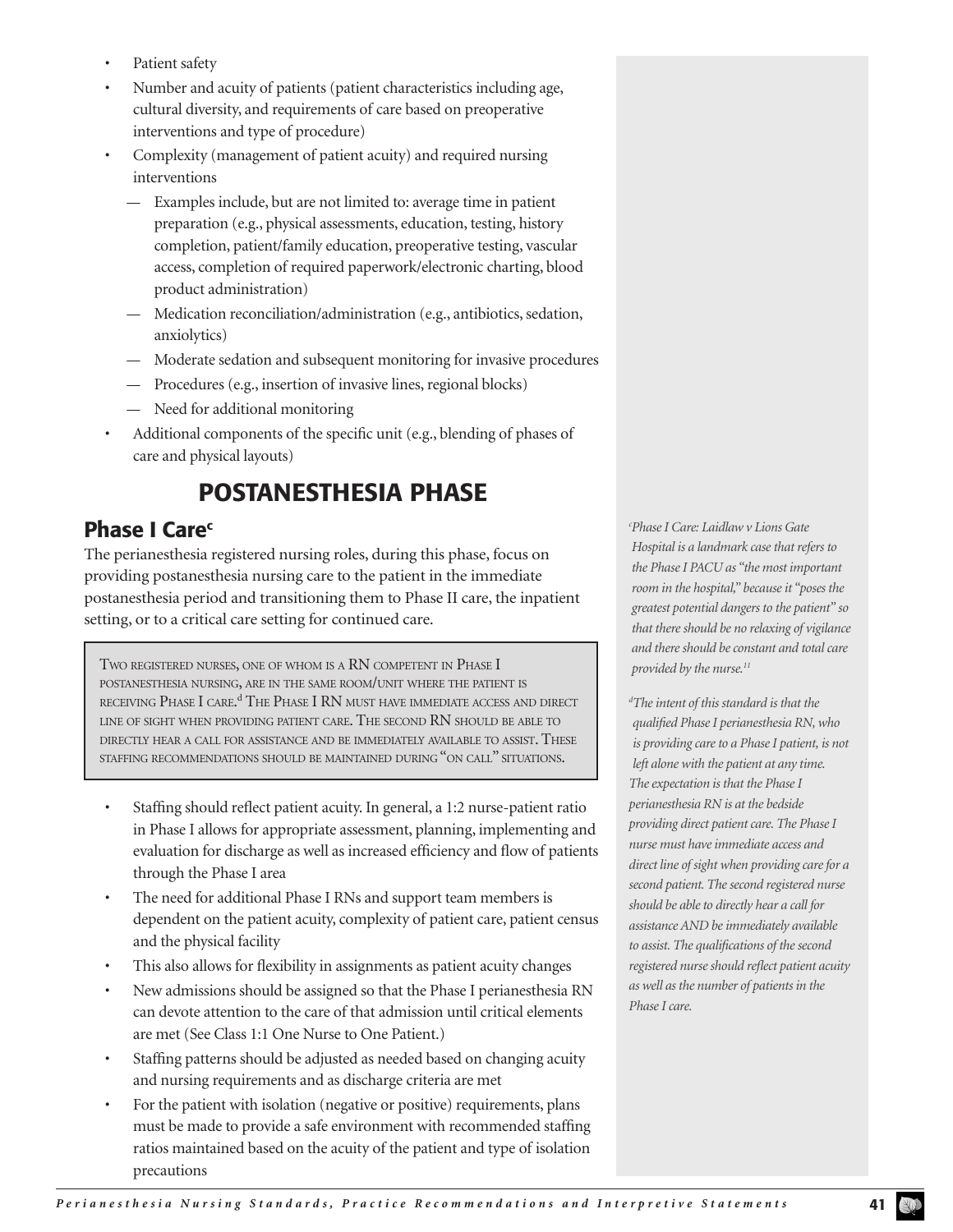The perianesthesia RN will maintain appropriate staffing recommendations when planning for transport of patients in or out of the unit (See Practice Recommendation Safe Transfer of Care: Handoff and Transportation.)

#### CLASS 1:2 ONE NURSE TO TWO PATIENTS

Examples may include, but are not limited to, the following:

- a. Two conscious patients, stable and free of complications, but not yet meeting discharge criteria
- b. Two conscious patients, stable, 8 years of age and under, with family or competent support team members present, but not yet meeting discharge criteria
- c. One unconscious patient, hemodynamically stable, with a stable airway, over the age of 8 years and one conscious patient, stable and free of complications

#### CLASS 1:1 ONE NURSE TO ONE PATIENT

Examples may include, but are not limited to, the following:

- a. At the time of admission, until the critical elements are met which include:
	- . Report has been received from the anesthesia care provider, questions answered and the transfer of care has taken place
		- Patient has a stable/secure airway\*\*
		- Patient is hemodynamically stable
		- Patient is free from agitation, restlessness, combative behaviors
		- Initial assessment is complete
		- Report has been received from the anesthesia care provider
		- The nurse has accepted the care of the patient
- b. Airway and/or hemodynamic instability

\*\*Examples of an unstable airway include, but are not limited to, the following:

- . Requiring active interventions to maintain patency such as manual jaw lift or chin lift or an oral airway
- . Evidence of obstruction, active or probable, such as gasping, choking, crowing, wheezing, etc.
- . Symptoms of respiratory distress including dyspnea, tachypnea, panic, agitation, cyanosis, etc.
	- i. Any unconscious patient 8 years of age and under
	- ii. A second nurse must be available to assist as necessary
	- iii. Patient with isolation precautions until there is sufficient time for donning and removing personal protective equipment (PPE) (e.g., gowns, gloves, masks, eye protection, specialized respiratory protection) and washing hands between patients. Location dependent upon facility guidelines

### CLASS 2:1 TWO NURSES TO ONE PATIENT

Example may include, but is not limited to, the following: a. One critically ill, unstable patient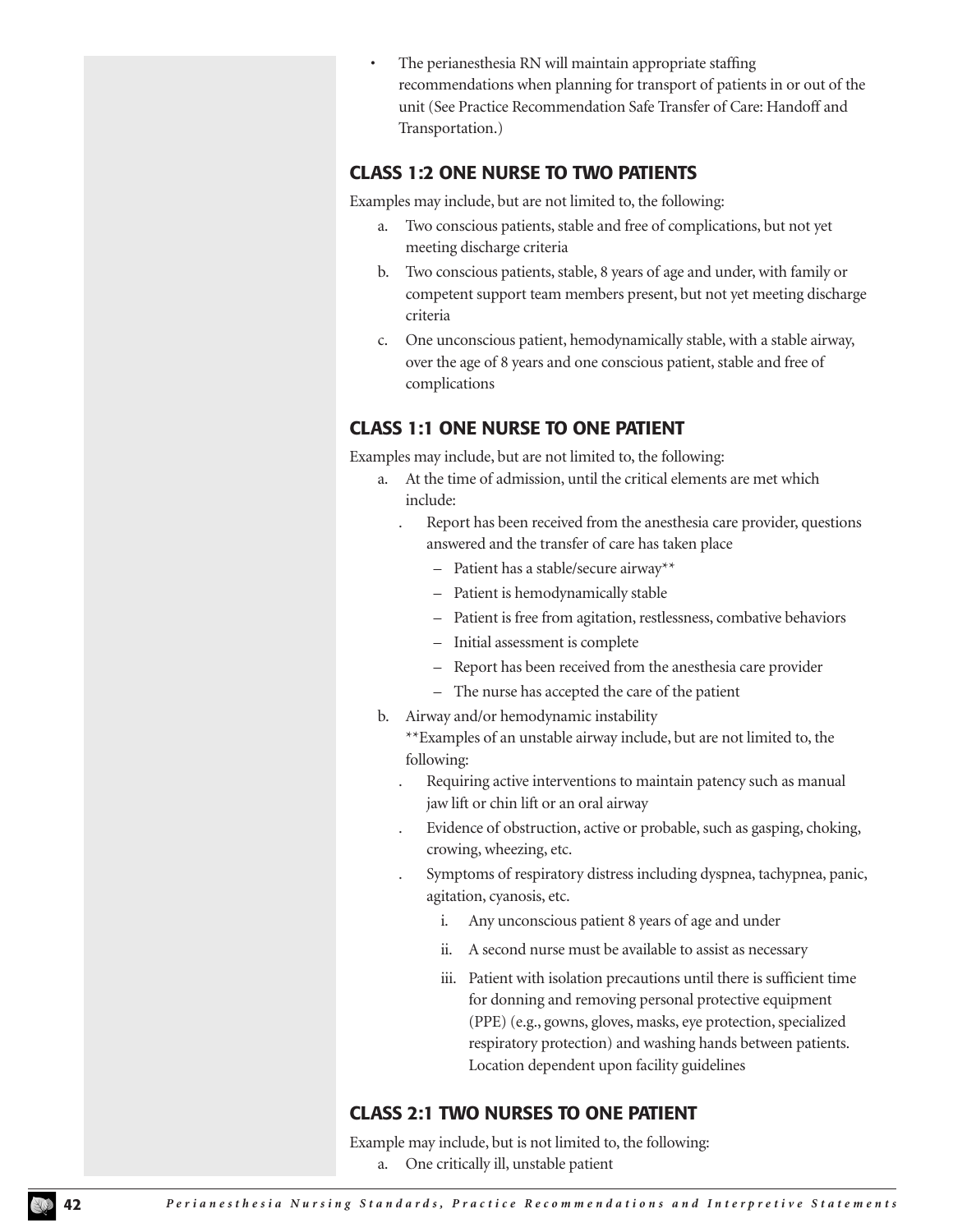### Phase II Care

Perianesthesia nursing roles, during this phase, focus on preparing the patient/ family for discharge from the facility.

Two personnel, one of whom is <sup>a</sup> RN competent in Phase II postanesthesia nursing, are in the same room/unit where the patient is receiving Phase II care. The second person should be able to directly hear <sup>a</sup> call for assistance and be immediately available to assist. The need for additional RNs and support staff is dependent on the patient acuity, age, complexity of patient care, family support, patient census, and the physical facility. These staffing recommendations should be maintained during "on call" situations.

Generally, a 1:3 nurse patient ratio allows for appropriate assessment, planning, implementing care, and evaluation for discharge as well as increasing efficiency and flow of patients through Phase II.

- The need for additional Phase II RNs and support team members is dependent on the patient acuity, complexity of patient care, patient census, and the physical facility
- This also allows for flexibility in assignments as patient acuity is subject to change
- New admissions should be assigned so that the Phase II perianesthesia registered nurse can devote attention as needed to appropriate discharge assessment and teaching
- Staffing patterns should be adjusted as needed based on changing acuity, nursing requirements, and as discharge criteria are met
- For the patient with isolation (negative or positive) requirements, plans must be made to provide a safe environment with recommended staffing ratios maintained based on the acuity of the patient and type of isolation precautions
- The perianesthesia registered nurse will maintain appropriate staffing recommendations when planning for transport of patients in or out of the unit (See Practice Recommendation Safe Transfer of Care: Handoff and Transportation.)

### CLASS 1:3 ONE NURSE TO THREE PATIENTS

Examples include, but are not limited to:

- a. Over 8 years of age
- b. 8 years of age and under with family present

### CLASS 1:2 ONE NURSE TO TWO PATIENTS

Examples include, but are not limited to:

- a. 8 years of age and under without family or support healthcare team members present
- b. Initial admission to Phase II

#### CLASS 1:1 ONE NURSE TO ONE PATIENT

Example includes, but is not limited to:

a. Unstable patient of any age requiring transfer to a higher level of care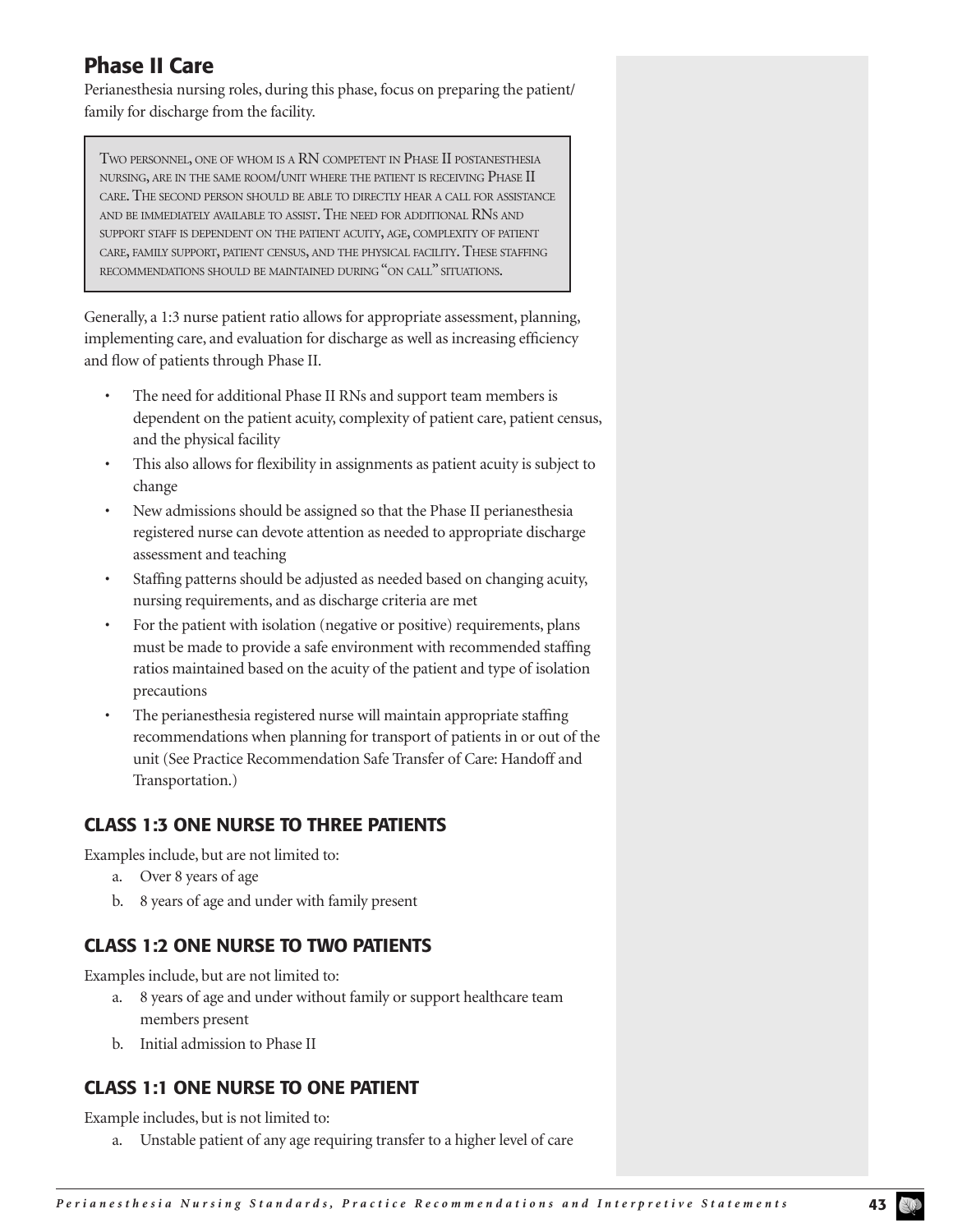### Extended Care

The nursing roles, in this phase, focus on providing the ongoing care for those patients requiring extended observation/intervention after transfer/discharge from Phase I and/or Phase II care.

Two competent personnel, one of whom is <sup>a</sup> RN possessing competence appropriate to the patient population, are in the same room/unit where the patient is receiving extended care. The need for additional RNs and support staff is dependent on the patient acuity, age, complexity of patient care, family support, patient census, and the physical facility. These staffing recommendations should be maintained during "on call" situations.

#### CLASS 1:3-5 ONE NURSE TO THREE-FIVE PATIENTS

Examples of patients that may be cared for in this phase include, but are not limited to:

- a. Patients awaiting transportation home
- b. Patients with no caregiver, home, or support system
- c. Patients who have had procedures requiring extended observation/ interventions (e.g., potential risk for bleeding, pain management, PONV management, removing drains/lines)
- d. Patients being held for a non-critical care inpatient bed

### Blended Postanesthesia Caree

Perianesthesia units may provide Phase I, Phase II, and/or Extended Care within the same environment.<sup>12</sup> This may require the blending of patients and staffing patterns. The perianesthesia RN uses clinical judgment based on patient acuity, nursing observations, and required interventions to determine staffing needs. (Refer to Position Statements on Safe Medication Administration, the Older Adult, and Patient Flow/Throughput.)

#### REFERENCES

- 1. Weston MJ, Brewer KC, Peterson CA. ANA principles: the framework for nurse staffing to positively impact outcomes. *Nurs Econ.* 2012;30(5):247-252.
- 2. Davis Y, Perham M, Hurd AM, et al. Patient and family member needs during the perioperative period. *J Perianesth Nurs.* 2014:29(2):119-128.
- 3. Aiken LH, Cimiotti JP, Sloane DM, Smith HL, Flynn L, Neff DF. Effects of nurse staffing and nurse education on patient deaths in hospitals with different nurse work environments. *J Nurs Adm.* 2012;42(10 Suppl):S10-6.
- 4. Needleman J, Buerhaus P, Pankratz S, Leibson CL, Stevens SR, Harris M. Nurse staffing and inpatient hospital mortality. *N Engl J Med.* 2011;364(11):1037-1045.
- 5. Neuraz A, Guerin C, Payet C, et al. Patient mortality is associated with staff resources and workload in the ICU: a multicenter observational study. *Crit Care Med.* 2015;43(8):1587-94.
- 6. Blake, N. Appropriate staffing for a healthy work environment. *AACN Adv Crit Care.* 2013:24(3);245-248.
- 7. Godden B. Determining the appropriate location and level of care for a postanesthesia and/or postsedation patient. *J Perianesth Nurs.* 2015;30(1):54-57.
- 8. Ross J. Legislating nurse staffing: understanding the issues and reviewing the evidence. *J Perianesth Nurs.* 2010;25(5):319-321.
- 9. French KS. Transforming nursing care through health literacy ACTS. *Nurs Clin N Am.* 2015:50(1);87-98.
- 10. Institute for Patient-and Family-Centered Care. Patient- and family-centered care. (n.d.) Accessed January 8, 2020. https://www.ipfcc.org/about/pfcc.html

*e Appropriate staffing requirements should be met to prioritize safe, competent nursing care for the immediate postanesthesia patient, or the patient needing the highest level of care, in addition to the care of the blended patient population. Patient safety is the highest priority.*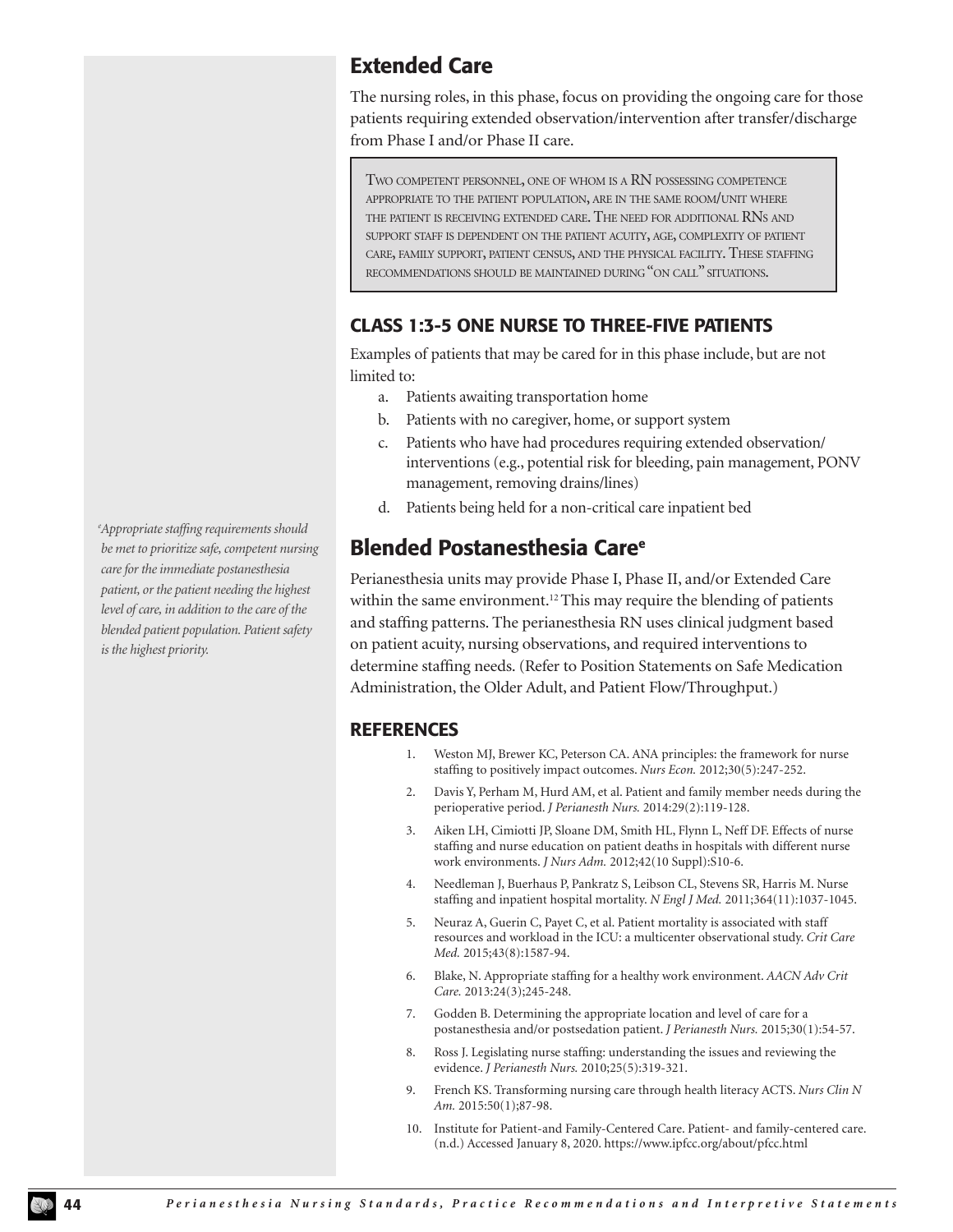- 11. *Laidlaw v Lions Gate Hospital*, CanLII 704 BC SC, http://canlii.ca/t/gc72p (Canada 1969).
- 12. Godden B. Mixing patients: can this work? *J Perianesth Nurs.* 2011;26(4):281-283.

#### ADDITIONAL READING

American Association of Critical Care Nurses. *AACN Standards for Establishing and Sustaining Healthy Work Environments: A Journey to Excellence.* AACN; 2005.

American Nurses Association. Nurse staffing. Accessed June 20, 2020. https://www. nursingworld.org/practice-policy/work-environment/nurse-staffing/

American Society of Anesthesiologists. Practice advisory for preanesthesia evaluation: an updated report by the American Society of Anesthesiologists Task Force on Preanesthesia Evaluation. *Anesthesiology.* March 2012;116:522-528.

American Society of Anesthesiologists. Standards for postanesthesia care. Last amended October 23, 2019. Accessed June 20, 2020. https://www.asahq.org/standards-andguidelines/standards-for-postanesthesia-care

Apfelbaum JL, Silverstein JH, et al. Practice guidelines for postanesthetic care: an updated report by the American Society of Anesthesiologists Task Force on Postanesthetic Care. *Anesthesiology.* 2013;118:291-307. https://doi.org/10.1097/ ALN.0b013e31827773e9

Atkins DL, Berger S, Dugg JP, et al. Part II pediatric basic life support and cardiopulmonary resuscitation quality. *Circulation.* 2015;132:18(2). https://doi. org/10.1161/CIR.0000000000000265

Blake N. The healthy work environment standards: ten years later. *AACN Adv Crit Care.* 2015;26(2):97-98. https://doi.org/10.4037/NCI.0000000000000078

Clifford T. Perianesthesia nurse-sensitive indicators. *J Perianesth Nurs.* 2014;29(6):519- 520. https://doi.org/10.1016/j.jopan.2014.08.001

DeWitt L. Licensed practical nurses in the PACU. *J Perianesth Nurs.* 2009;24(6):356- 361. https://doi.org/10.1016/j.jopan.2009.10.004

Godden B. Nursing-sensitive indicators: their role in perianesthesia care. *J Perianesth Nurs.* 2012;27(4):271-273. https://doi.org/10.1016/j.jopan.2012.05.007

Govtrack.US. Text of the registered nurse safe staffing act of 2015. Accessed June 20, 2020. https://www.govtrack.us/congress/bills/114/hr2083

Halfpap E, Bracy K, Cornwell MA. PACU acuity. *J Perianesth Nurs.* 2013;28(3):e6. https://doi.org/10.1016/j.jopan.2013.04.017

Iacono M. Perianesthesia staffing ... thinking beyond the numbers. *J Perianesth Nurs.* 2006;21 (5):346-352. https://doi.org/10.1016/j.jopan.2006.07.009

Institute for Safe Medication Practices. Drawn curtains, muted alarms, and diverted attention lead to tragedy in the postanesthesia care unit. March 21, 2013. Accessed June 20, 2020. https://www.ismp.org/newsletters/acutecare/showarticle.aspx?id=44

Kasprak J. California RN staffing ratio law. OLR Research Report. Connecticut General Assembly website. February 10, 2004. Accessed June 20, 2020. https://www.cga. ct.gov/2004/rpt/2004-R-0212.htm

Mamaril ME, Sullivan E, Clifford TL, Newhouse R, Windle PE. Safe staffing for the post anesthesia care unit: weighing the evidence and identifying the gaps. *J Perianesth Nurs.* 2007;22(6):393-399. https://doi.org/10.1016/j.jopan.2007.08.007

Reiter KL, Harless DW, Pink GH, Mark BA. Minimum nurse staffing legislation and the financial performance of California hospitals. *Health Serv Res.* June 2012;47(3 Pt 1):1030-1050. doi: 10.1111/j.1475-6773.2011.01356.x

White C, Pesut B, Rush KL. Intensive care unit patients in the postanesthesia care unit: a case study exploring nurses' experiences. *J Perianesth Nurs.* 2014;29(2):129-137. https://doi.org/10.1016/j.jopan.2013.05.014

Wong M. Recent death of 17-year old from unmonitored tonsillectomy should never have happened. Physician-Patient Alliance for Health and Safety website. Accessed June 20, 2020. http://ppahs.org/2013/02/recent-death-of-17-year-old-from-unmonitoredtonsillectomy-should-never-have-happened/#:~:text=Recent%20Death%20of%20 17%2DYear%20Old%20From,Tonsillectomy%20Should%20Never%20Have%20 Happened&text=In%20Willow%20Grove%2C%20PA%2C%2017,outpatient%20 tonsillectomy%20was%20a%20success